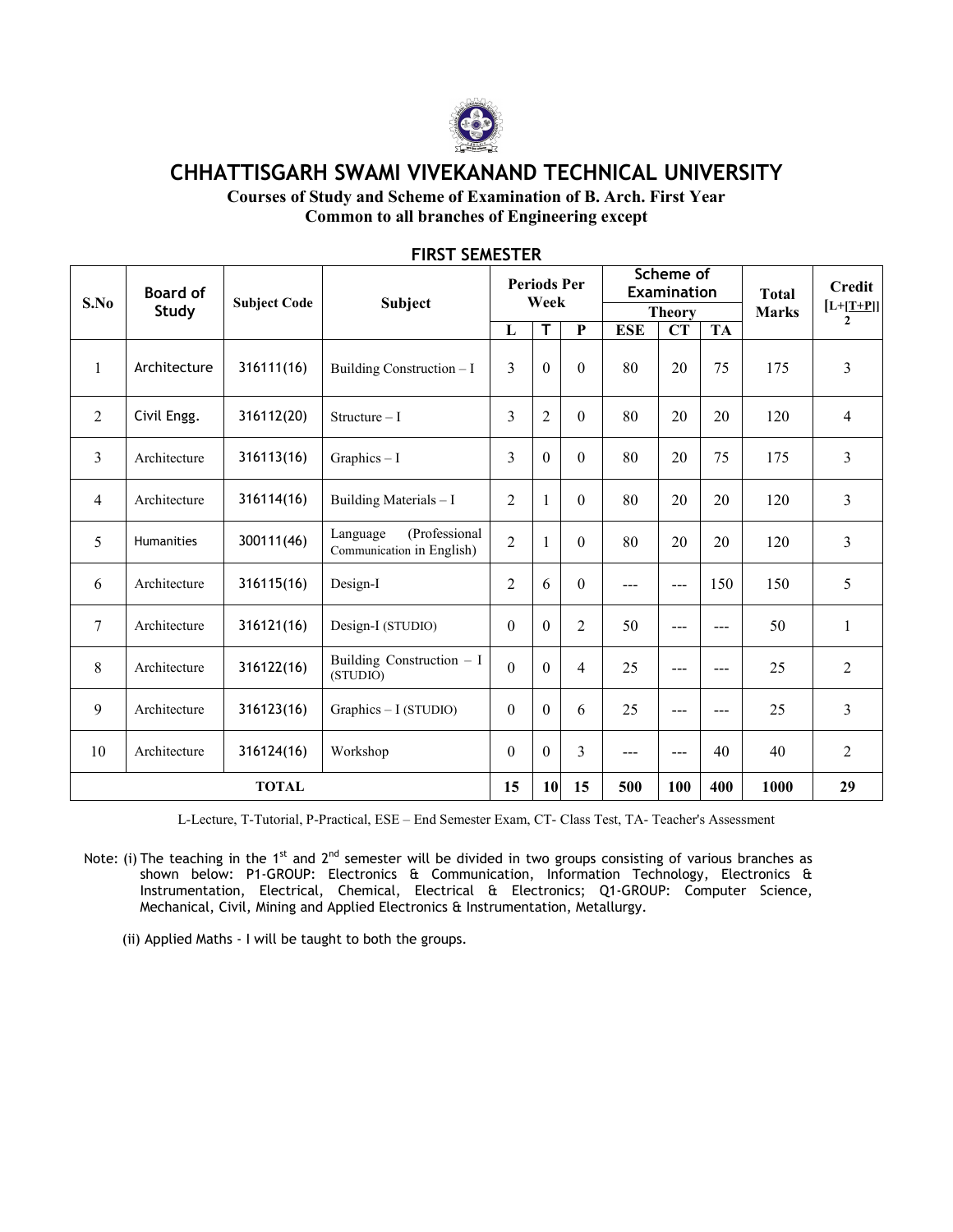

CHHATTISGARH SWAMI VIVEKANAND TECHNICAL UNIVERSITY

Courses of Study and Scheme of Examination of B. Arch. First Year Common to all branches of Engineering except

| S.No           | <b>Board of</b><br>Study | Subject<br>Code | Subject                              | <b>Periods Per Week</b>  |                          |                          |                | Scheme of<br><b>Examination</b><br><b>Theory</b> |                | <b>Total</b> | <b>Credit</b><br>$[L+T+P]]$ |  |
|----------------|--------------------------|-----------------|--------------------------------------|--------------------------|--------------------------|--------------------------|----------------|--------------------------------------------------|----------------|--------------|-----------------------------|--|
|                |                          |                 |                                      | L                        | T                        | $\mathbf{P}$             | <b>ES</b><br>E | CT                                               | <b>TA</b>      | <b>Marks</b> | $\overline{2}$              |  |
| 1              | 316211(16)               | Arch.           | <b>Building Construction-II</b>      | 3                        | $\blacksquare$           | $\overline{a}$           | 80             | 20                                               | 75             | 175          | 3                           |  |
| $\overline{2}$ | 316212(20)               | Civil Engg.     | $Structure - II$                     | 3                        | $\overline{2}$           | Ξ.                       | 80             | 20                                               | 20             | 120          | $\overline{4}$              |  |
| $\overline{3}$ | 316213(16)               | Arch.           | Graphics - II                        | 3                        | $\blacksquare$           | Ξ.                       | 80             | 20                                               | 75             | 175          | 3                           |  |
| $\overline{4}$ | 316214(16)               | Arch.           | Building Materials - II              | $\overline{2}$           | $\mathbf{1}$             | $\overline{\phantom{0}}$ | 80             | 20                                               | 20             | 120          | 3                           |  |
| 5              | 316215(16)               | Arch.           | History of Architecture I            | $\overline{2}$           | $\overline{2}$           | Ξ.                       | 80             | 20                                               | 20             | 120          | 3                           |  |
| 6              | 316216(16)               | Arch.           | Design-II                            | 2                        | 6                        | Ξ.                       | $\overline{a}$ | $\blacksquare$                                   | 150            | 150          | 5                           |  |
| 7              | 316221(16)               | Arch.           | Design-II (STUDIO)                   | $\blacksquare$           | $\blacksquare$           | $\overline{2}$           | 50             | $\blacksquare$                                   | $\blacksquare$ | 50           | $\mathbf{1}$                |  |
| $8\,$          | 316222(16)               | Arch.           | Building Construction-II<br>(STUDIO) | $\blacksquare$           | $\blacksquare$           | $\overline{4}$           | 25             | $\blacksquare$                                   | $\blacksquare$ | 25           | $\overline{2}$              |  |
| $\mathfrak{g}$ | 316223(16)               | Arch.           | Graphics - II (STUDIO)               | $\overline{\phantom{a}}$ | $\blacksquare$           | 5                        | 25             | $\blacksquare$                                   | $\blacksquare$ | 25           | $\overline{3}$              |  |
| 10             | 316224(16)               | Arch.           | Computer<br>Applications<br>LAB      | $\overline{\phantom{a}}$ | $\overline{\phantom{a}}$ | $\overline{3}$           | $\blacksquare$ | $\blacksquare$                                   | 40             | 40           | $\overline{2}$              |  |
| <b>TOTAL</b>   |                          |                 | 15                                   | 11                       | 14                       | 500                      | 100            | 400                                              | 1000           | 29           |                             |  |

### **SECOND SEMESTER**

L-Lecture, T-Tutorial, P-Practical, ESE - End Semester Exam, CT- Class Test, TA- Teacher's Assessment

Note: (i) The teaching in the 1<sup>st</sup> and 2<sup>nd</sup> semester will be divided in two groups conslinding of various branches as shown below: P1-GROUP: Electronics & Communication, Information Technology, Electronics & Instrumentation, Electrical, Chemical, Electrical & Electronics; Q1-GROUP: Computer Science, Mechanical, Civil, Mining and Applied Electronics & Instrumentation, Metallurgy.

(ii) Applied Maths - I will be taught to both the groups.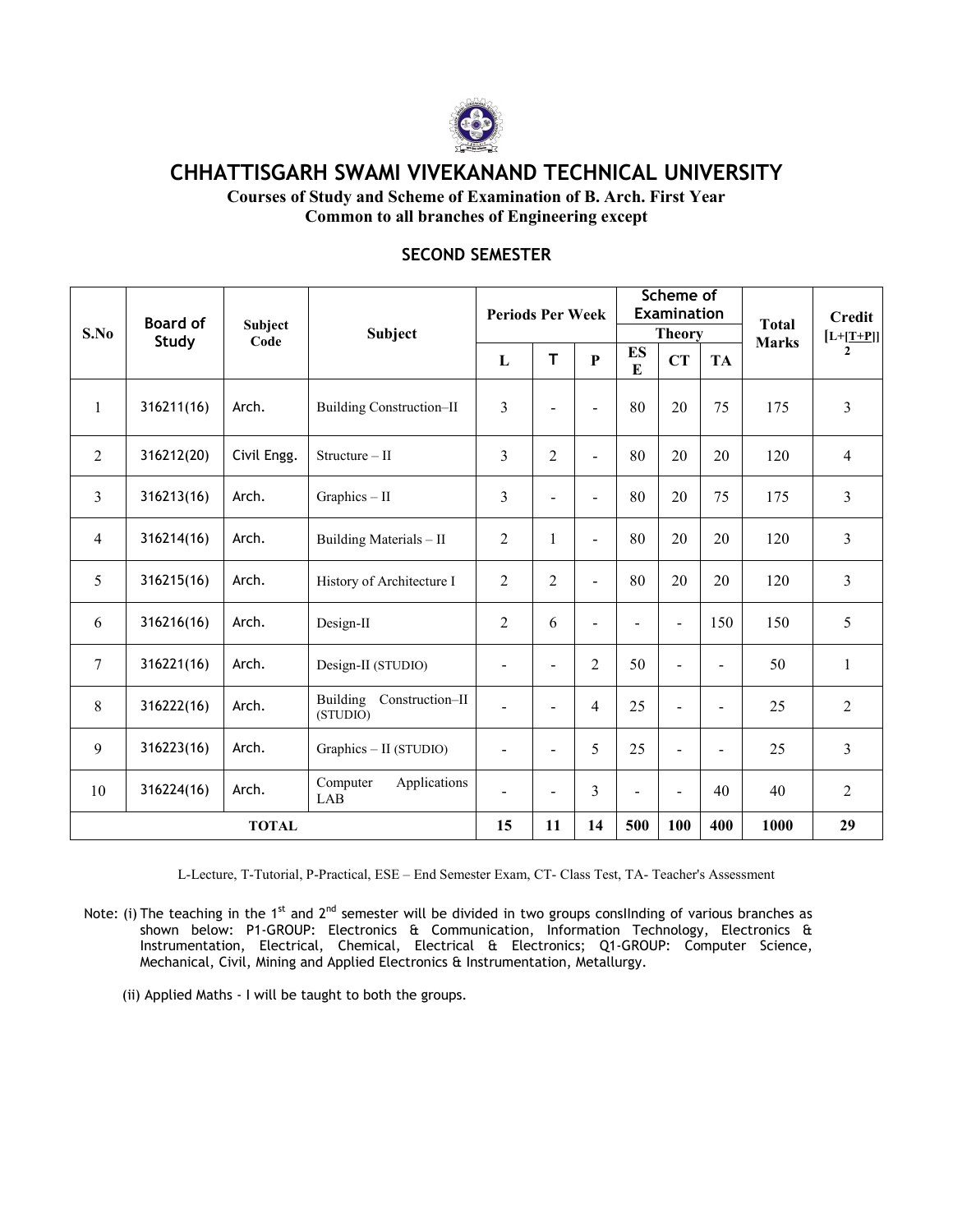Scheme of teaching and examination

## B.E. III Semester Bachelor of Architecture (Five Year Degree Course)

| S.<br>No | <b>Board of Study</b> | Subject     | Subject                                           |                          | Periods per<br>week |                          |                | Scheme of<br>Exam        |     | Total | Credit         |
|----------|-----------------------|-------------|---------------------------------------------------|--------------------------|---------------------|--------------------------|----------------|--------------------------|-----|-------|----------------|
|          |                       | Code        |                                                   |                          | т                   | P                        |                | Theory/ Pract.           |     | Marks | $L+(T+P)/2$    |
|          |                       |             |                                                   |                          |                     |                          | <b>ESE</b>     | <b>CT</b>                | TA  |       |                |
| 1        | Architecture          | 316311 (16) | <b>Building</b><br>Construction -III              | 2                        |                     | $\overline{a}$           | 80             | 20                       | 75  | 175   | $\overline{2}$ |
| 2        | Civil Engg.           | 316312 (20) | Structure -III                                    | 3                        | 2                   | $\blacksquare$           | 80             | 20                       | 20  | 120   | $\overline{4}$ |
| 3        | Architecture          | 316313 (16) | Climatology                                       | 2                        | 2                   | $\blacksquare$           | 80             | 20                       | 20  | 120   | 3              |
| 4        | Architecture          | 316314 (16) | <b>Building Materials-III</b>                     | $\overline{2}$           | 1                   | $\blacksquare$           | 80             | 20                       | 30  | 130   | 3              |
| 5        | Architecture          | 316315 (16) | History of<br>Architecture - II                   | $\mathbf{2}$             | $\mathbf{2}$        | $\blacksquare$           | 80             | 20                       | 30  | 130   | 3              |
| 6        | Architecture          | 316316 (16) | Design - III                                      | $\mathbf{2}$             | 6                   | $\overline{\phantom{a}}$ | $\overline{a}$ | $\overline{\phantom{a}}$ | 200 | 200   | 5              |
| 7        | Architecture          | 316321 (16) | Design -III (Studio)                              |                          |                     | 2                        | 50             | $\overline{a}$           | ÷   | 50    | $\mathbf{1}$   |
| 8        | Architecture          | 316322 (16) | <b>Building</b><br>Construction - III<br>(Studio) |                          | $\overline{a}$      | 3                        | 25             | $\blacksquare$           | ۰   | 25    | $\overline{2}$ |
| 9        | Architecture          | 316323 (16) | Presentation<br><b>Techniques</b>                 | $\overline{\phantom{a}}$ | $\overline{a}$      | $\overline{4}$           | 25             | $\overline{\phantom{a}}$ | 25  | 50    | $\overline{2}$ |
| Total    |                       |             |                                                   | 13                       | 13                  | 09                       | 500            | 100                      | 400 | 1000  | 25             |

L-Lecture, T-Tutorial, P-Practical, ESE- End sem. Exam, CT-Class Test, TA- Teacher's Assessment,

- Note: 1. ESE and TA (Both Theory and Practical) are required to be passed separately.
	- 2. For a the subjects having Practical (i.e. Studio work) will be divided in sections at the rate of maximum 15 students per teacher, though studio of all the sections will be held simultaneously in the same studio hall.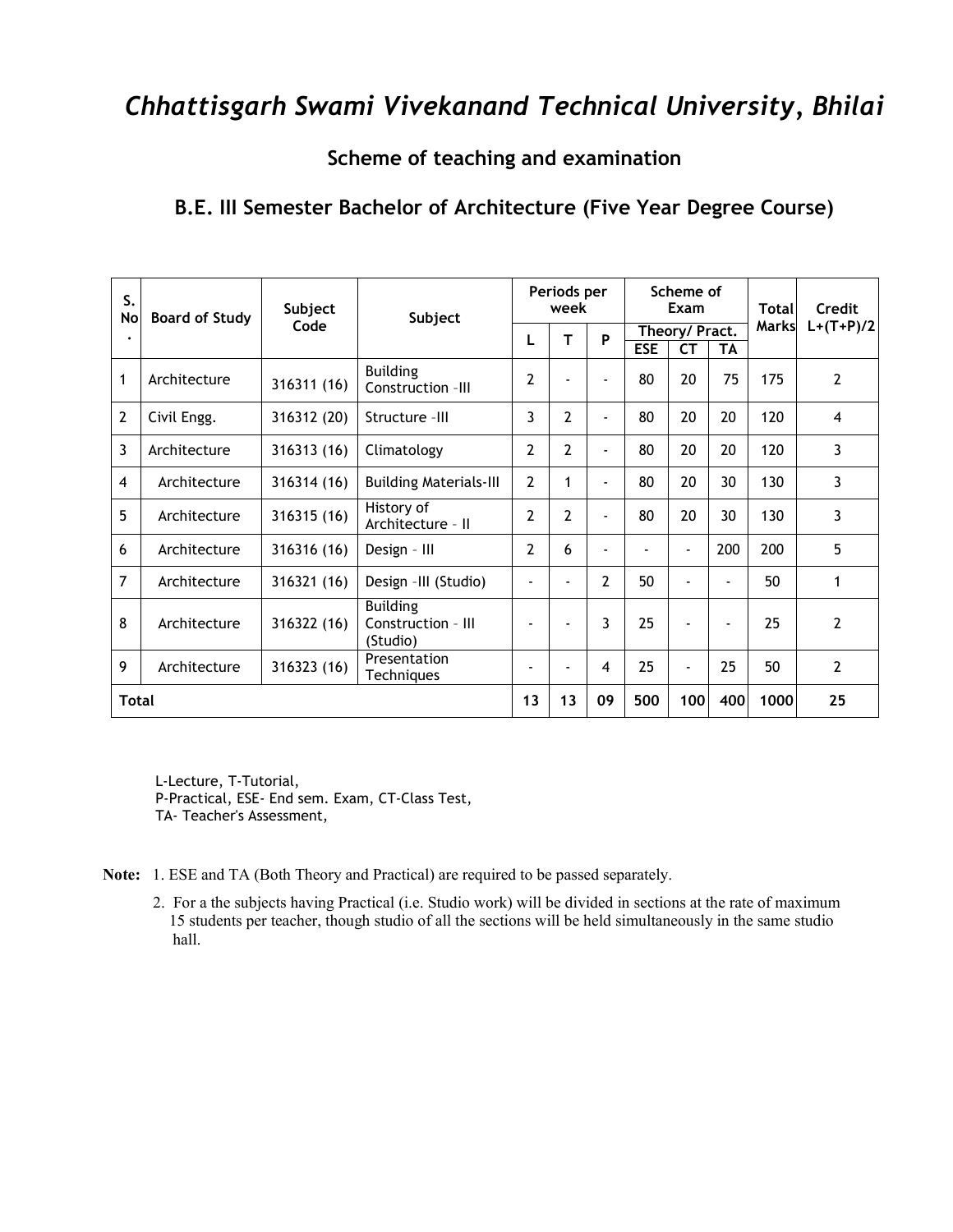### Scheme of teaching and examination

| S.             | <b>Board of</b> | <b>Subject Code</b> |                                                | <b>Periods per week</b><br><b>Subject</b> |                |                          | <b>Scheme of Exam</b>        |                            | <b>Total</b>             | <b>Credit</b> |                |
|----------------|-----------------|---------------------|------------------------------------------------|-------------------------------------------|----------------|--------------------------|------------------------------|----------------------------|--------------------------|---------------|----------------|
| No.            | <b>Study</b>    |                     |                                                | L                                         | T              | P                        | <b>ESE</b>                   | <b>Theory/Pract.</b><br>CT | <b>TA</b>                | <b>Marks</b>  | $L+(T+P)/2$    |
| $\mathbf{1}$   | Architecture    | 316411 (16)         | <b>Building</b><br>Construction-IV             | $\boldsymbol{2}$                          |                | $\overline{a}$           | 80                           | 20                         | 75                       | 175           | $\overline{2}$ |
| $\overline{2}$ | Civil Engg.     | 316412 (20)         | Structure IV                                   | 3                                         | $\overline{2}$ | $\blacksquare$           | 80                           | 20                         | 25                       | 125           | $\overline{4}$ |
| 3              | Architecture    | 316413 (16)         | <b>Energy Efficient</b><br>Architecture        | $\overline{2}$                            | $\overline{2}$ | $\overline{\phantom{a}}$ | 80                           | 20                         | 25                       | 125           | 3              |
| $\overline{4}$ | Civil Engg.     | 316414 (20)         | Site Survey                                    | $\overline{2}$                            | $\mathbf{1}$   | $\overline{\phantom{a}}$ | 80                           | 20                         | 25                       | 125           | $\overline{3}$ |
| 5              | Architecture    | 316415 (16)         | History of<br>Architecture-III                 | $\overline{2}$                            | $\overline{2}$ | $\overline{a}$           | 80                           | 20                         | 25                       | 125           | 3              |
| 6              | Architecture    | 316416 (16)         | $Design - IV$                                  | 3                                         | 5              | $\overline{\phantom{0}}$ | $\qquad \qquad \blacksquare$ | ٠                          | 200                      | 200           | 6              |
| $\overline{7}$ | Architecture    | 316421 (16)         | Design-IV (Studio)                             | $\blacksquare$                            | ۰              | 3                        | 50                           |                            | $\overline{\phantom{a}}$ | 50            | $\overline{2}$ |
| 8              | Architecture    | 316422 (16)         | <b>Building Construction</b><br>$-II$ (Studio) | $\blacksquare$                            |                | 3                        | 25                           |                            |                          | 25            | $\overline{2}$ |
| 9              | Civil Engg.     | 316423 (20)         | Site Survey (Field<br>Practical)               | $\overline{\phantom{a}}$                  |                | 3                        | 25                           |                            |                          | 25            | $\overline{2}$ |
| 9              | Architecture    | 316424 (16)         | Tour / BLDG.<br>Appraisal                      | $\overline{\phantom{a}}$                  | -              | 1                        | ٠                            |                            | 25                       | 25            | $\mathbf{1}$   |
|                |                 | <b>Total</b>        |                                                | 14                                        | 12             | 10                       | 500                          | <b>100</b>                 | 400                      | <b>1000</b>   | 28             |

### **B.E. IV Semester Bachelor of Architecture (Five Year Degree Course)**

L-Lecture, T-Tutorial, P-Practical, ESE- End sem. Exam, CT-Class Test, TA-Teacher's Assessment,

Note: 1. ESE and TA (Both Theory and Practical) are required to be passed separately.

2. For a the subjects having Practical (i.e. Studio work) will be divided in sections at the rate of maximum 15 students per teacher, though studio of all the sections will be held simultaneously in the same studio hall.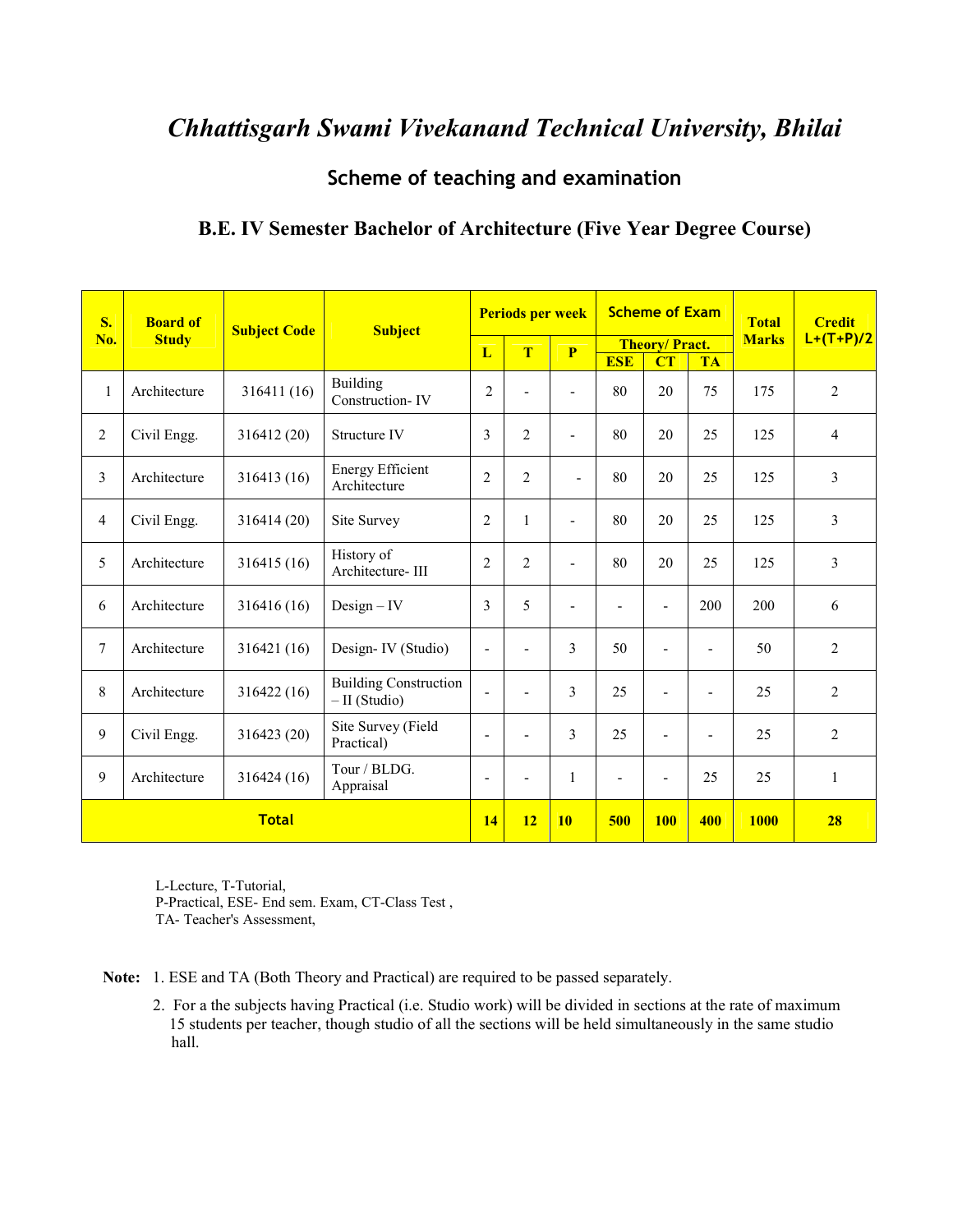### **SCHEME OF TEACHING AND EXAMINATION**

| <b>S.</b> | <b>Subject Code</b> | <b>Board Of</b> | <b>Subject</b>                                            |                   | <b>Periods per</b><br><b>Week</b> |                          |            | <b>Scheme of</b><br><b>Examination</b> |           | <b>Total</b> | <b>Credit</b><br>$[L+(T+P)/2]$ |
|-----------|---------------------|-----------------|-----------------------------------------------------------|-------------------|-----------------------------------|--------------------------|------------|----------------------------------------|-----------|--------------|--------------------------------|
| N.        |                     | <b>Studies</b>  |                                                           | L                 | T                                 | P                        | <b>ESE</b> | CT                                     | <b>TA</b> | <b>Marks</b> |                                |
| 01.       | 316511(16)          | Arch.           | <b>Building Construction -V</b>                           | 3                 | $\overline{\phantom{0}}$          | $\overline{\phantom{0}}$ | 80         | 20                                     | 75        | 175          | 3                              |
| 02.       | 316512 (20)         | Civil Engg.     | Structure-V                                               | 3                 | $\overline{2}$                    | $\overline{\phantom{0}}$ | 80         | 20                                     | 20        | 120          | 4                              |
| 03.       | 316513 (16)         | Arch.           | Building Services - I<br>(Water supply and<br>Sanitation) | 3                 | $\mathbf{1}$                      | $\overline{\phantom{0}}$ | 80         | 20                                     | 40        | 140          | 4                              |
| 04.       | 316514(16)          | Arch.           | Acoustics                                                 | $\overline{2}$    | $\mathbf{1}$                      | ۰                        | 80         | 20                                     | 20        | 120          | 3                              |
| 05.       | 316515(16)          | Arch            | Modern Architecture                                       | $\overline{2}$    | 1                                 | $\overline{\phantom{0}}$ | 80         | 20                                     | 20        | 120          | 3                              |
| 06.       | 316516(16)          | Arch.           | Design -V                                                 | $\overline{2}$    | 6                                 |                          | ---        | ---                                    | 150       | 150          | 5                              |
| 07.       | 316521 (16)         | Arch.           | Design - V (Studio)                                       |                   | $\overline{a}$                    | 2                        | 50         | ---                                    | $-$       | 50           | 1                              |
| 08.       | 316522(16)          | Arch,           | Building Construction -V<br>(Studio)                      | $\qquad \qquad -$ | $\overline{\phantom{0}}$          | 6                        | 25         | ---                                    | $-$       | 25           | 3                              |
| 09.       | 316523 (16)         | Arch.           | Working Drawing -I<br>(Studio)                            |                   | $\overline{\phantom{0}}$          | 6                        | 25         | ---                                    | 75        | 100          | 3                              |
|           | <b>TOTAL</b>        |                 |                                                           | 15                | 11                                | 14                       | 500        | <b>100</b>                             | 400       | <b>1000</b>  | 29                             |

## **V SEMESTER B. Arch (Five Years Degree Course)**

L- Lecture T- Tutorial P- Practical ESE- End Semester Exam TA- Teacher's Assessment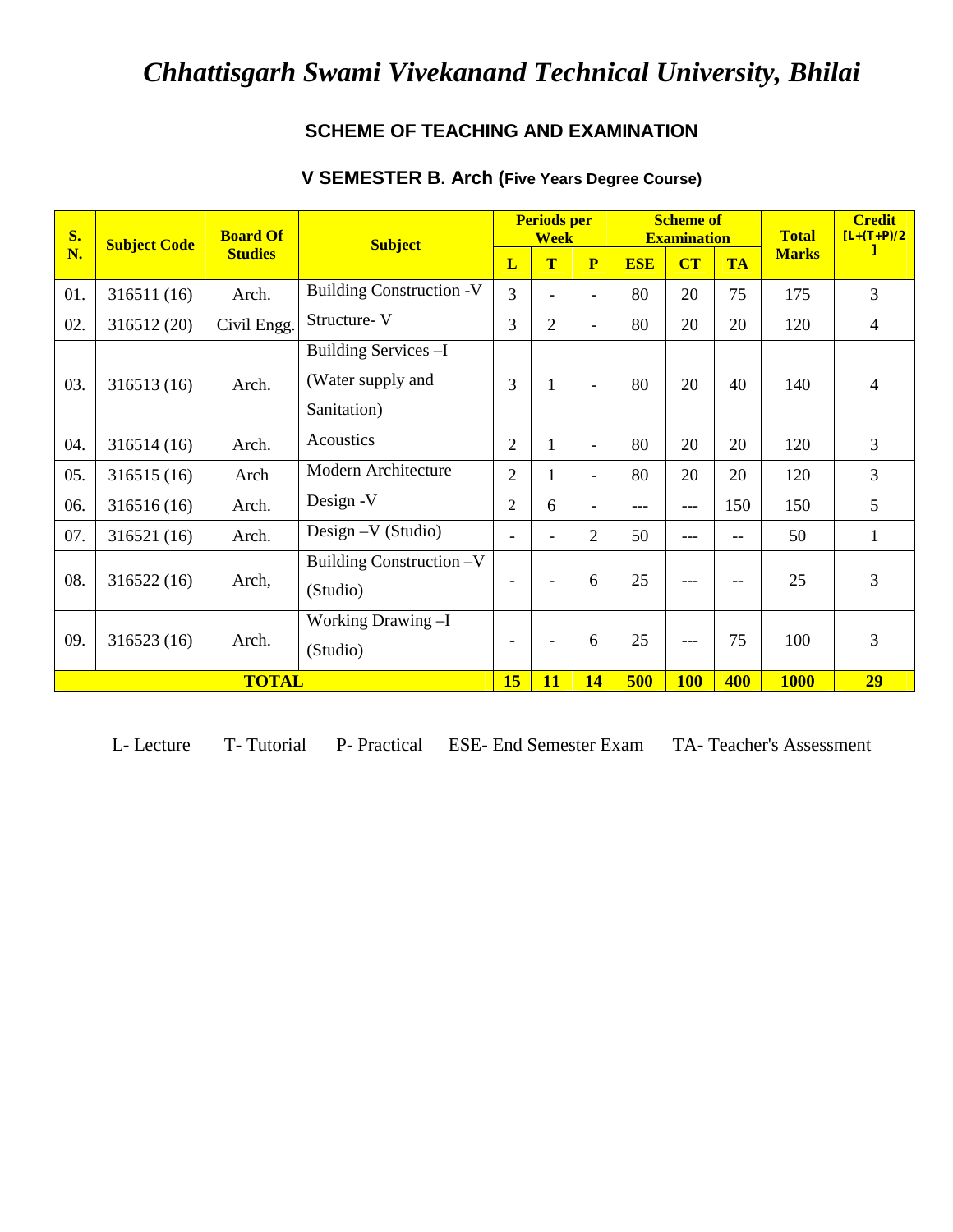### **SCHEME OF TEACHING AND EXAMINATION**

| VI SEMESTER B. Arch (Five Years Degree Course) |  |  |  |
|------------------------------------------------|--|--|--|
|------------------------------------------------|--|--|--|

| S.<br>N. | <b>Subject Code</b>          | <b>Board of Studies</b>          | <b>Subject</b>                                                |                | <b>Periods per</b><br><b>Week</b> |                |            | <b>Scheme of</b><br><b>Examination</b> |           | <b>Total</b> | <b>Credit</b><br>$[L+(T+P)/2]$ |
|----------|------------------------------|----------------------------------|---------------------------------------------------------------|----------------|-----------------------------------|----------------|------------|----------------------------------------|-----------|--------------|--------------------------------|
|          |                              |                                  |                                                               | L              | T                                 | $\mathbf{P}$   | <b>ESI</b> | CT                                     | <b>TA</b> | <b>Marks</b> |                                |
| 01.      | 316611 (16)                  | Arch.                            | <b>Building</b><br>Construction-VI                            | 3              | $\overline{0}$                    | $\Omega$       | 80         | 20                                     | 75        | 175          | 3                              |
| 02.      | 316612 (20)                  | Civil Engg.                      | Structure-VI                                                  | 3              | 2                                 | $\overline{0}$ | 80         | 20                                     | 20        | 120          | 4                              |
| 03.      | 316613 (24)<br>$+316613(37)$ | Electrical Engg +<br>Mech. Engg. | <b>Building Services-II</b><br>(Electrical and<br>Mechanical) | 4              | $\theta$                          | $\Omega$       | 80         | 20                                     | 40        | 140          | 4                              |
| 04.      | 316614 (16)                  | Arch.                            | Landscape<br>Architecture                                     | 1              | 1                                 | $\theta$       | 80         | 20                                     | 20        | 120          | $\overline{2}$                 |
| 05.      | 316615(16)                   | Arch.                            | <b>Interior Design</b>                                        | $\overline{2}$ |                                   | $\overline{0}$ | 80         | 20                                     | 20        | 120          | 3                              |
| 06.      | 316616 (16)                  | Arch.                            | $Design -VI$                                                  | $\overline{2}$ | 6                                 | $\Omega$       | ---        | ---                                    | 150       | 150          | 5                              |
| 07.      | 316621 (16)                  | Arch.                            | Design - VI (Studio)                                          | $\overline{0}$ | $\overline{0}$                    | $\overline{2}$ | 50         | ---                                    | ---       | 50           |                                |
| 08.      | 316622(16)                   | Arch.                            | <b>Building</b><br>Construction-VI<br>(Studio)                | $\Omega$       | $\Omega$                          | 6              | 25         | ---                                    | ---       | 25           | 3                              |
| 09.      | 316623 (16)                  | Arch.                            | <b>Working Drawing-II</b><br>(Studio)                         | $\Omega$       | $\Omega$                          | $\overline{7}$ | 25         | $---$                                  | 75        | 100          | 4                              |
|          |                              | <b>TOTAL</b>                     |                                                               | 15             | 10                                | 1!             | 500        | <b>100</b>                             | 500       | <b>1000</b>  | 29                             |

**L**-Lecture, **T**- Tutorials**, P**-Practical (i.e. Studio work),

**ESE-** End Semester Examination, (Minimum Passing Marks: Theory-35%, Practical-50%)

**CT-** Class Test

**TA-** Teachers' Assessment of the Sessional Assignments, (Minimum Pass Marks: Theory-60%, Practical- 50%)

**Note:** 1. ESE and TA (Both Theory and Practical) are required to be passed separately.

2. For a the subjects having Practical (i.e. Studio work) will be divided in sections at the rate of maximum 15 students per teacher, though studio of all the sections will be held simultaneously in the same studio hall.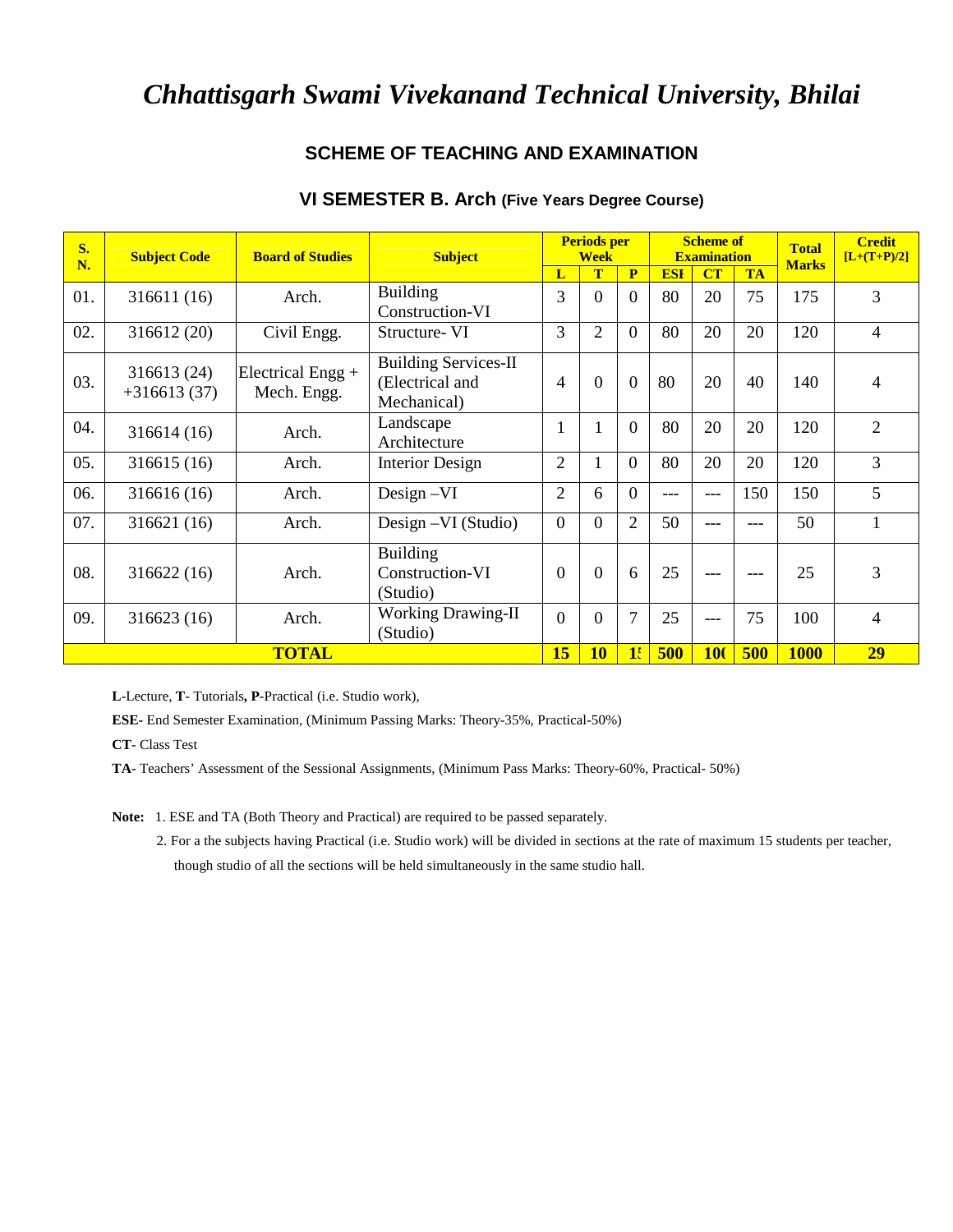### **SCHEME OF TEACHING AND EXAMINATION**

| S.  | <b>Subject Code</b> | <b>Board of</b> | <b>Subject</b>                         |                | <b>Periods per</b><br><b>Week</b> |                 |            | <b>Scheme of</b><br><b>Examination</b> |           | <b>Total</b><br><b>Mark</b> | <b>Credit</b><br>$[L+(T+P$ |
|-----|---------------------|-----------------|----------------------------------------|----------------|-----------------------------------|-----------------|------------|----------------------------------------|-----------|-----------------------------|----------------------------|
| N.  |                     | <b>Studies</b>  |                                        | L              | $\mathbf T$                       | P               | <b>ESE</b> | CT                                     | <b>TA</b> | S                           | )/2]                       |
| 01. | 316711 (16)         | Arch.           | <b>Building Construction -VII</b>      | 3              | $\theta$                          | $\Omega$        | 80         | 20                                     | 75        | 175                         | 3                          |
| 02. | 316712 (20)         | Civil<br>Engg.  | Structure- VII                         | 3              | $\overline{2}$                    | $\Omega$        | 80         | 20                                     | 20        | 120                         | 4                          |
| 03. | 316713 (16)         | Arch.           | <b>Town Planning</b>                   | 3              |                                   | $\Omega$        | 80         | 20                                     | 40        | 140                         | $\overline{4}$             |
| 04. | 316714 (16)         | Arch.           | <b>Professional Practice</b>           | $\overline{2}$ |                                   | $\Omega$        | 80         | 20                                     | 20        | 120                         | 3                          |
| 05. | 316715 (16)         | Arch.           | Estimation                             | 2              |                                   | $\Omega$        | 80         | 20                                     | 20        | 120                         | 3                          |
| 06. | 316716 (16)         | Arch.           | Design-VII                             | 2              | 6                                 | $\Omega$        | ---        | ---                                    | 150       | 150                         | 5                          |
| 07. | 316721 (16)         | Arch.           | Design-VII (Studio)                    | $\Omega$       | $\theta$                          | $\mathfrak{D}$  | 50         | ---                                    | ---       | 50                          | $\mathbf{1}$               |
| 08. | 316722 (16)         | Arch.           | Building Construction -VII<br>(Studio) | $\Omega$       | $\Omega$                          | 6               | 25         | $---$                                  | ---       | 25                          | 3                          |
| 09. | 316723 (16)         | Arch.           | Architectural<br>Documentation         | $\Omega$       | $\Omega$                          | 6               | 25         | ---                                    | 75        | 100                         | 3                          |
|     | <b>TOTAL</b>        |                 |                                        | 15             | 11                                | $\overline{14}$ | 500        | <b>100</b>                             | 400       | <b>1000</b>                 | 29                         |

#### **VII SEMESTER** B **Arch** (**Five Years Degree Course)**

L- Lecture T- Tutorial P- Practical ESE- End Semester Exam TA- Teacher's Assessment

**Note:** 1. ESE and TA (Both Theory and Practical) are required to be passed separately.

2. For a the subjects having Practical (i.e. Studio work) will be divided in sections at the rate of maximum 15 students per teacher, though studio of all the sections will be held simultaneously in the same studio hall.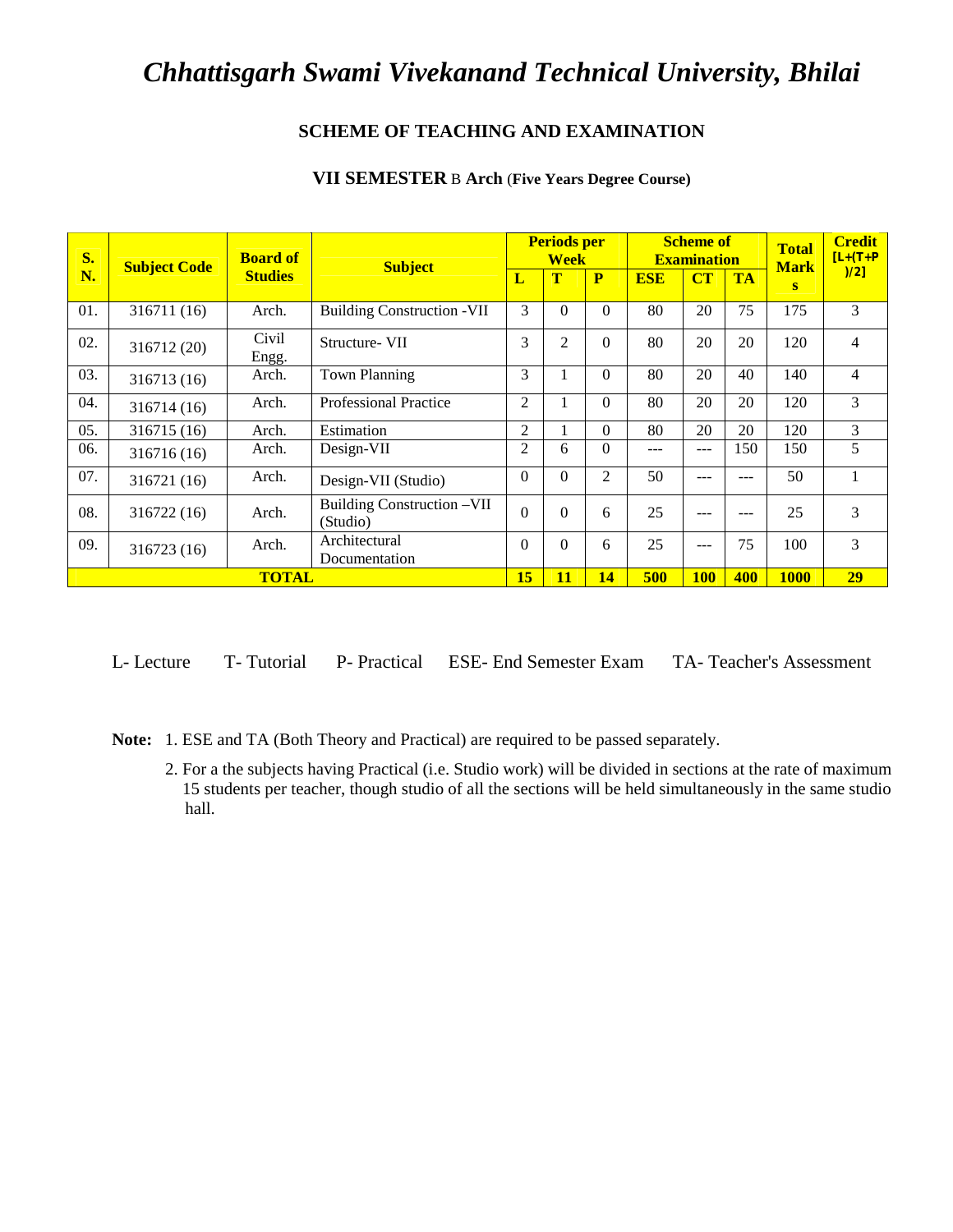#### **SCHEME OF TEACHING AND EXAMINATION**

#### **VIII SEMESTER B Arch (Five Years Degree Course)**

| $\mathbf{C}$<br>э.<br>N. | <b>Subject</b><br>Code | <b>Board</b><br>of | <b>Subject</b>        |      | Periods per<br>Week |    |            | <b>Scheme of</b><br><b>Examination</b> |     | <b>Total</b><br><b>Marks</b> | Credit<br>$[L+(T+P)/2]$ |
|--------------------------|------------------------|--------------------|-----------------------|------|---------------------|----|------------|----------------------------------------|-----|------------------------------|-------------------------|
|                          |                        | <b>Studies</b>     |                       | ≖    | m                   | D  | <b>ESE</b> | CT                                     | TA  |                              |                         |
| 01.                      | 316821(16)             | Arch.              | Professional Training |      |                     | 42 | 500        | ---                                    | 500 | 1000                         | 21                      |
|                          |                        | <b>TOTAL</b>       |                       | $--$ | ---                 | 42 | 500        | $---$                                  | 500 | 1000                         | 21                      |

**L**-Lecture, **T**- Tutorials**, P**-Practical (i.e. Studio work),

**ESE-** End Semester Examination, (Minimum Passing Marks: Theory-35%, Practical-50%)

**CT-** Class Test

**TA-** Teachers' Assessment of the Sessional Assignments, (Minimum Pass Marks: Theory-60%, Practical- 50%)

**Note:** 1. ESE and TA (Both Theory and Practical) are required to be passed separately.

2. For a the subjects having Practical (i.e. Studio work) will be divided in sections at the rate of maximum 15 students per teacher, though studio of all the sections will be held simultaneously in the same studio hall.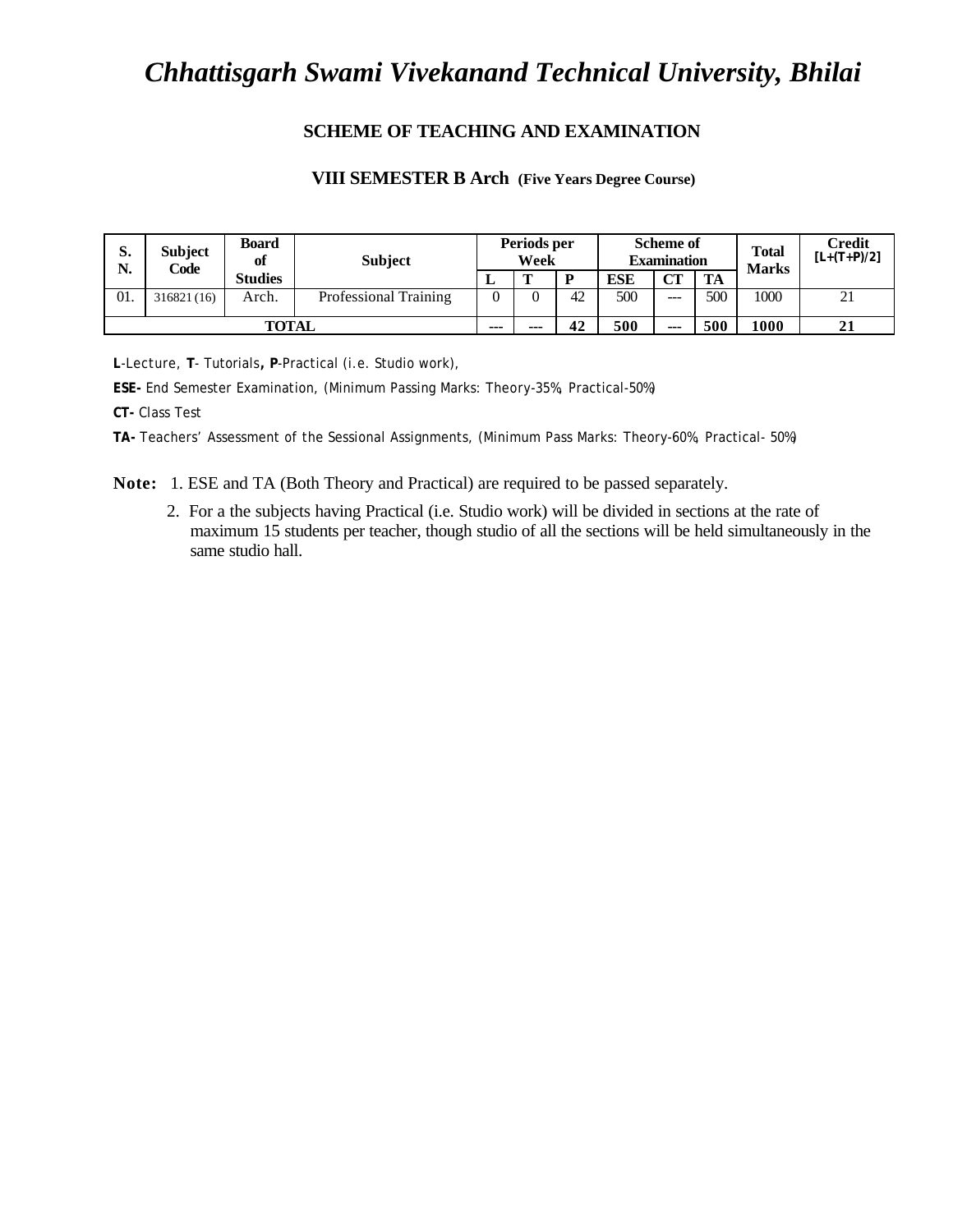# *Chhattisgarh Swami Vivekanand Technical University, Bhilai* **SCHEME OF TEACHING AND EXAMINATION**

**IX SEMESTER B Arch (Five Years Degree Course)**

### **NINTH SEMESTER**

| S.  | <b>Subject Code</b>     | <b>Board of</b> | <b>Subject</b>                                    |                | Periods per<br>Week |                |     | <b>Scheme of</b><br><b>Examination</b> |     | <b>Total</b><br><b>Mark</b> | <b>Credit</b><br>$[L+(T+P)/$<br>21 |
|-----|-------------------------|-----------------|---------------------------------------------------|----------------|---------------------|----------------|-----|----------------------------------------|-----|-----------------------------|------------------------------------|
| N.  |                         | <b>Studies</b>  |                                                   | L              | T                   | P              | ESE | <b>CT</b>                              | TA  | s                           |                                    |
| 01. | 316911 (16)             | Arch.           | <b>Advanced Building</b><br>Construction          | 3              | $\overline{0}$      | $\overline{0}$ | 80  | 20                                     | 75  | 175                         | 3                                  |
| 02. | 316912 (16)             | Arch.           | Building Economics and<br>Sociology               | 3              | $\overline{2}$      | $\Omega$       | 80  | 20                                     | 30  | 130                         | 4                                  |
| 03. | <b>Refer Table - I</b>  |                 | Elective-I                                        | 4              | $\overline{2}$      | $\Omega$       | 80  | 20                                     | 40  | 140                         | 5                                  |
| 04. | <b>Refer Table - II</b> |                 | Elective-II                                       | 3              |                     | 0              | 80  | 20                                     | 30  | 130                         | 4                                  |
| 05. | 316913 (16)             | Arch.           | Design Project-IX                                 | $\overline{2}$ | 5                   | $\Omega$       | --- | ---                                    | 200 | 200                         | 5                                  |
| 06. | 316921 (16)             | Arch.           | Design Project – IX (Studio)                      | $\overline{0}$ | $\theta$            | 2              | 50  | ---                                    | --- | 50                          |                                    |
| 07. | 316922 (16)             | Arch.           | <b>Advanced Building</b><br>Construction (Studio) | $\Omega$       | $\overline{0}$      | 4              | 25  | ---                                    | --- | 25                          | $\mathcal{D}_{\cdot}$              |
| 08. | 316923 (16)             | Arch.           | Dissertation on Thesis<br>(Studio)                | $\theta$       | $\overline{0}$      | 5              | 100 | ---                                    | --- | 100                         | 3                                  |
| 09. | 316924(16)              | Arch            | Elective-I (Studio)                               | $\theta$       | $\theta$            | 4              | 50  | ---                                    | --- | 50                          | $\overline{2}$                     |
|     | <b>TOTAL</b>            |                 |                                                   | 15             | 10                  | 15             | 545 | 80                                     | 375 | 1000                        | 29                                 |

**L**-Lecture, **T**- Tutorials**, P**-Practical (i.e. Studio work),

**ESE-** End Semester Examination, (Minimum Passing Marks: Theory-35%, Practical-50%)

**CT-** Class Test

**TA-** Teachers' Assessment of the Sessional Assignments, ( Minimum Pass Marks: Theory-60%, Practical- 50% )

**Note:** 1. ESE and TA (Both Theory and Practical) are required to be passed separately.

2. For a the subjects having Practical (i.e. Studio work) will be divided in sections at the rate of maximum 15 students per teacher, though studio of all the sections will be held simultaneously in the same studio hall.

|       |                       | Table - I           |                               |
|-------|-----------------------|---------------------|-------------------------------|
|       |                       | Elective - I        |                               |
| S.No. | <b>Board of Study</b> | <b>Subject Code</b> | Subject                       |
|       | Architecture          | 316931 (16)         | <b>Urban Design</b>           |
| 2     | Architecture          | 316932 (16)         | <b>Environmental Planning</b> |
| 3     | Architecture          | 316933 (16)         | <b>Regional Planning</b>      |
|       | Architecture          | 316934 (16)         | <b>Housing</b>                |

|       |                       | Table - II          |                                 |
|-------|-----------------------|---------------------|---------------------------------|
|       |                       |                     |                                 |
|       |                       | Elective - II       |                                 |
| S.No. | <b>Board of Study</b> | <b>Subject Code</b> | Subject                         |
|       | Architecture          | 316951 (16)         | <b>Intelligent Buildings</b>    |
| າ     | Architecture          | 316952 (16)         | <b>Industrialized Buildings</b> |
| ?     | Architecture          | 316953 (16)         | <b>Low cost Buildings</b>       |

Note : 3 These electives are related to post graduate courses and the students are offered the same with following conditions:

The department may run an elective or not depending upon the availability of expertise or for any other reason.

The students are required to opt for ANY ONE of them, but an elective will be run only when it is opted by minimum 10 students or 25% of the number of the students in the batch, whichever is less.